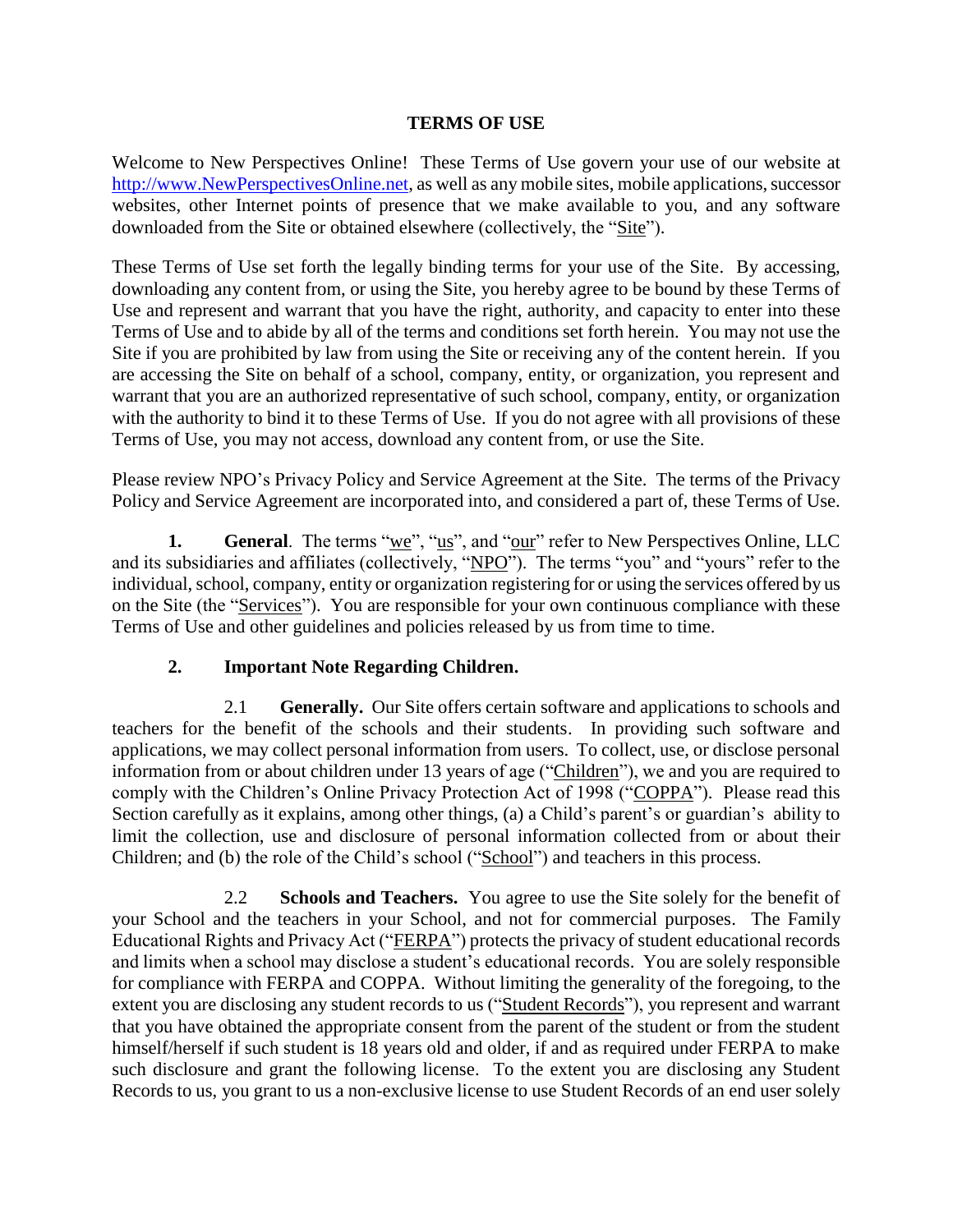for the limited purposes of (a) providing the Services, software, or content to the end user on the Site, and (b) to use anonymized Student Records to improve the Services, software and content on the Site and our other products and Services.

**3. Accounts.** To use the Site, you must have an account, which you may sign up for on the Site ("Account"). You represent and warrant that: (a) all required registration information you submit is truthful and accurate; (b) you will maintain the accuracy of such information; and (c) your use of the Site does not violate any applicable law or regulation or any provision of these Terms of Use. When you sign up for an Account, you will be asked to choose a login name and a password for your Account. You are entirely responsible for maintaining the confidentiality of your password. You agree not to use the Account, login name, or password of another user at any time, and you agree to notify us immediately if you suspect any unauthorized use of your Account or access to your password. If you are a teacher and you move to a different School, your Account will be terminated by us, unless your new School also maintains an Account with us. You are solely responsible for any and all use of your Account.

**4. Fees.** Some Services and software on the Site may be provided to you on a fee basis. You agree to pay all applicable fees for Services provided to you pursuant to these Terms of Use as set forth in the pricing schedule made available to you or as otherwise agreed to between you and us. We may increase any price or fee and/or payment terms for the Services at any time by giving advance notice of the change and its effective date to you. All fees are quoted and must be paid in U.S. Dollars. If you elect to purchase fee-based Services or software and transmit to us a purchase request, you warrant that your use of the particular credit card or other accepted payment method is authorized and that all information that you submit to us, or any third party designated by us, is true and accurate (including your credit card number and expiration date), and you agree to pay all fees, including any applicable sales taxes, you incur.

## **5. Site.**

5.1 **Site License.** Subject to these Terms of Use, we grant you a non-transferable, non-exclusive, royalty-free, fully paid, worldwide license to access, download, and display the documents and other information and content and use the applications that we make available to you on the Site (collectively, "Site Content") on the web browser software of your choice, solely for the purpose of reviewing and learning from the Site Content for your personal use.

5.2 **Certain Restrictions.** The rights granted to you in these Terms of Use are subject to the following restrictions: (a) you shall not license, sell, rent, lease, transfer, assign, distribute, host, or otherwise commercially exploit the Site; (b) you shall not modify, make derivative works of, disassemble, reverse compile or reverse engineer any part of the Site; (c) you shall not access the Site to build a similar or competitive product or service; (d) except as expressly stated herein, no part of the Site may be copied, reproduced, distributed, republished, downloaded, displayed, posted or transmitted in any form or by any means; and (e) any future release, update, or other addition to the functionality of the Site shall be subject to these Terms of Use. All copyright and other proprietary notices on any Site Content must be retained on any copies.

5.3 **Modification.** We reserve the right, at any time, to modify, suspend, or discontinue the Site or any part thereof with or without notice. You agree that we will not be liable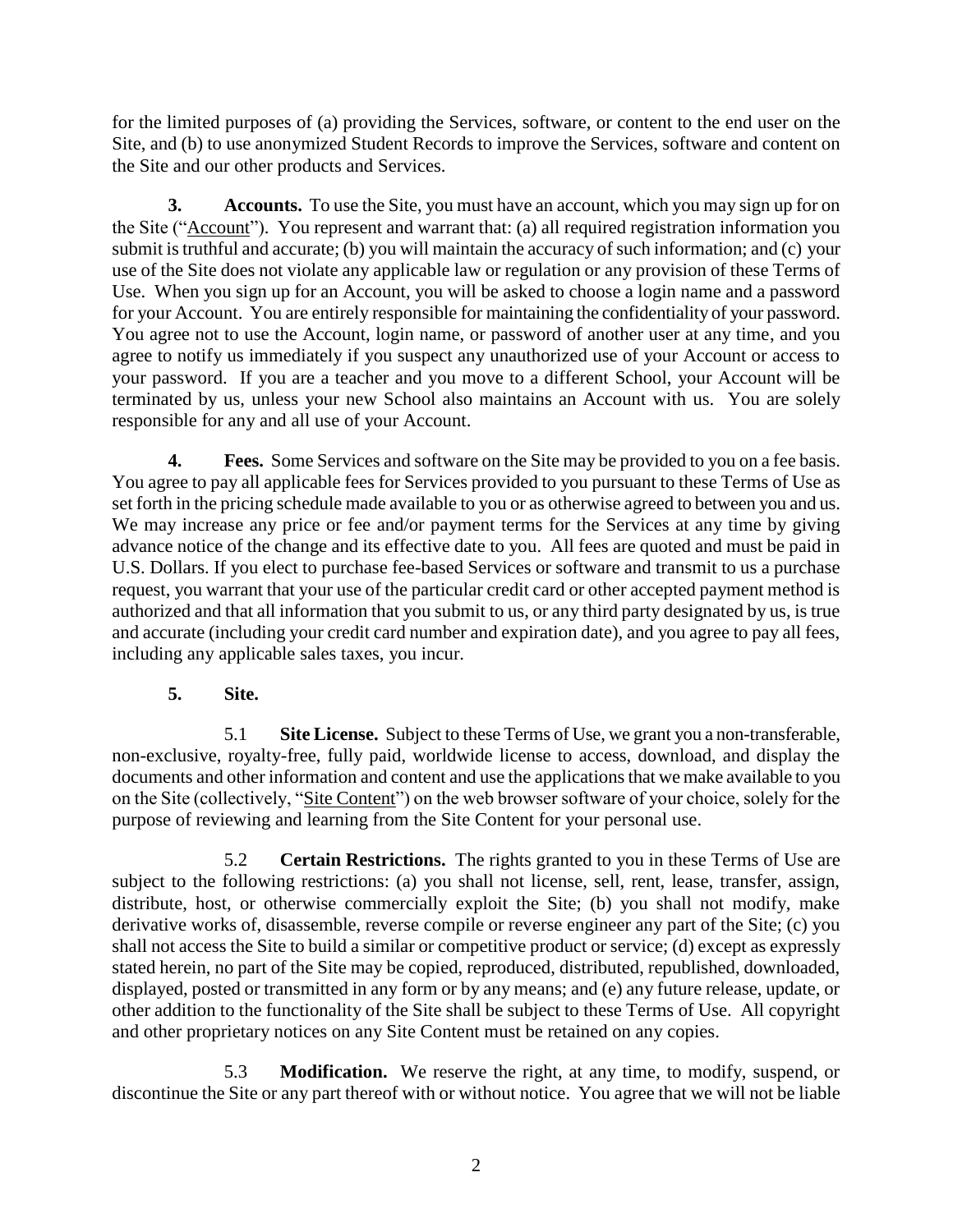to you or to any third party for any modification, suspension or discontinuance of the Site or any part thereof.

5.4 **Ownership.** You acknowledge that all the intellectual property rights, including copyrights, patents, trademarks and trade secrets, in the Site are owned by us or our licensors. The provision of the Site and related Services does not transfer to you or any third party any rights, title or interest in or to such intellectual property rights. We and oursuppliers reserve all rights not granted in these Terms of Use.

#### **6. User Content.**

6.1 **Responsibility for Content.** "User Content" of the Site user means any and all documents and other information and content that such user uses with or uploads to the Site through such user's Account. You are solely responsible for your User Content. You assume all risks associated with use of your User Content, including any reliance on its accuracy, completeness or usefulness by others, or any disclosure of your User Content that makes you or any third party personally identifiable. You hereby affirm, represent, and warrant that (a) you own, or have the necessary licenses, rights, consents, and permissions to use, and authorize Site users to use your User Content as described herein and (b) your User Content does not violate the Acceptable Use Policy (as described below). You may not state or imply that your User Content is in any way provided, sponsored or endorsed by us. Because you alone are responsible for your User Content (and not us), you may expose yourself to liability if, for example, your User Content violates the Acceptable Use Policy. We are not obligated to backup any User Content, and you are solely responsible for creating backup copies of your User Content. We will protect User Content in accordance with the Privacy Policy.

6.2 **Sharing User Content.** You may permit certain users with an Account and who are also employed at your School to view and download your User Content by following the instructions in your Account ("Authorized Users"). You agree and acknowledge that we cannot and do not control any Authorized User's use of your Content. You are solely responsible for any and all use of the Site by your Authorized Users and shall be responsible for the compliance of your Authorized Users with these Terms of Use and other guidelines and policies released by us from time to time.

6.3 **License.** By using or uploading your User Content to the Site, you automatically grant, and you represent and warrant that you have the right to grant, an irrevocable, nonexclusive, royalty-free and fully paid, worldwide (a) license to us, during the term of your Account, to reproduce, distribute, display, prepare derivative works of, incorporate into other works, and otherwise use your User Content, internally to provide you the Site; (b) perpetual license to us to reproduce, distribute, and display your User Content to Authorized Users. You agree to irrevocably waive (and cause to be waived) any claims and assertions of moral rights or attribution with respect to your User Content.

6.4 **Feedback.** We will treat any feedback or suggestions you provide to us as non-confidential and non-proprietary. Thus, in the absence of a written agreement with us to the contrary, you agree that you will not submit to us any information or ideas that you consider to be confidential or proprietary.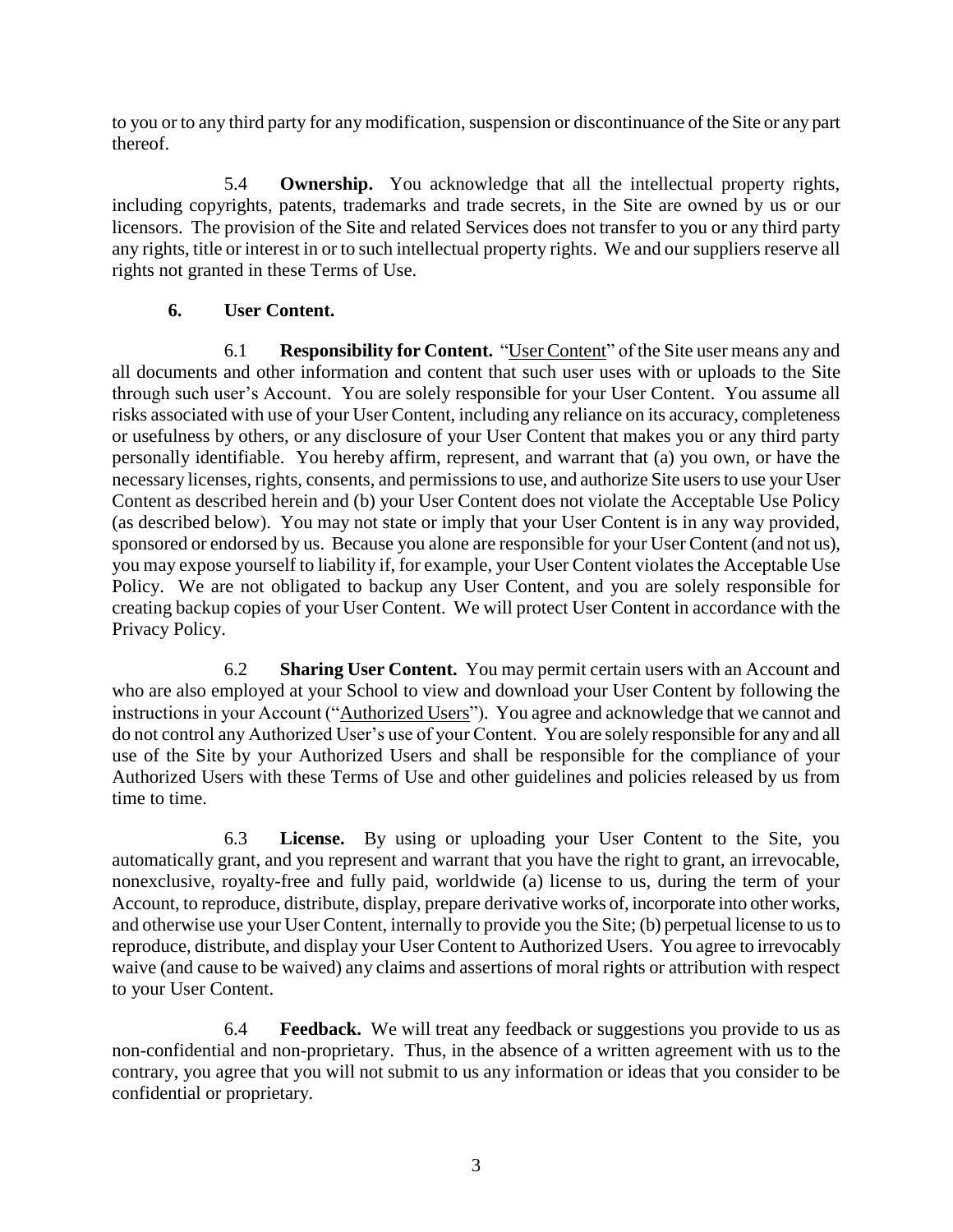## **7. Acceptable Use Policy.** The following sets forth our "Acceptable Use Policy":

7.1 You agree not to use the Site to collect, upload, transmit, display, or distribute any User Content (a) that violates any third-party right, including any copyright, trademark, patent, trade secret, moral right, privacy right, right of publicity, or any other intellectual property or proprietary right; (b) that is unlawful, harassing, abusive, tortious, threatening, harmful, abusive, invasive of another's privacy, vulgar, defamatory, false, intentionally misleading, trade libelous, pornographic, obscene, patently offensive (e.g., material that promotes racism, bigotry, hatred, or physical harm of any kind against any group or individual) or otherwise objectionable material of any kind or nature or which is harmful to minors in any way; or (c) in violation of any law, regulation, or obligations or restrictions imposed by any third party.

7.2 In addition, you agree not to use the Site to: (a) upload, transmit, or distribute any computer viruses, worms, or any software intended to damage or alter a computer system or data; (b) send unsolicited or unauthorized advertising, promotional materials, junk mail, spam, chain letters, pyramid schemes, or any other form of duplicative or unsolicited messages, whether commercial or otherwise; (c) harvest, collect, gather or assemble information or data regarding other users, including email addresses, without their consent; (d) interfere with or disrupt servers or networks connected to the Site or violate the regulations, policies or procedures of such networks; (e) attempt to gain unauthorized access to the Site, other computer systems or networks connected to or used together with the Site, through password mining or other means; or (f) harass or interfere with another user's use and enjoyment of the Site.

7.3 If you use or uploading personal information of your students to the Site, you agree to comply with your obligations under FERPA, COPPA and all other applicable laws.

**8. Enforcement by Us.** We have the right (but not the obligation) to review all User Content and delete (or modify) any User Content that in our sole judgment violates these Terms of Use, is used in a way that in our sole judgment would violate these Terms of Use, or may otherwise violate the rights, harm, or threaten the safety of any user or any other person, or create liability for us or any user. We reserve the right (but have no obligation under these Terms of Use) to investigate and/or take appropriate action, including legal action, in our sole discretion against you if you violate this provision or any other provision of these Terms of Use, including removing your User Content from the Site (or modifying it), terminating your Account in accordance with Section 14, and/or reporting you to law enforcement authorities. To cooperate with legitimate governmental requests, subpoenas or court orders, to protect our systems and customers, or to ensure the integrity and operation of our business and systems, we may access and disclose any information consider necessary or appropriate, including your Account, IP addressing and traffic information, usage history, and your User Content.

# **9. Third Party Sites; Other Users; Release.**

9.1 **Third Party Sites.** The Site may contain links to third-party Sites ("Third-Party Sites"). Such Third-Party Sites are not under our control. We are not responsible for the content or links in any Third-Party Sites. We provide these links to Third-Party Sites only as a convenience and do not review, approve, monitor, endorse, warrant, or make any representations with respect to Third-Party Sites. You use all content of and links to Third-Party Sites at your own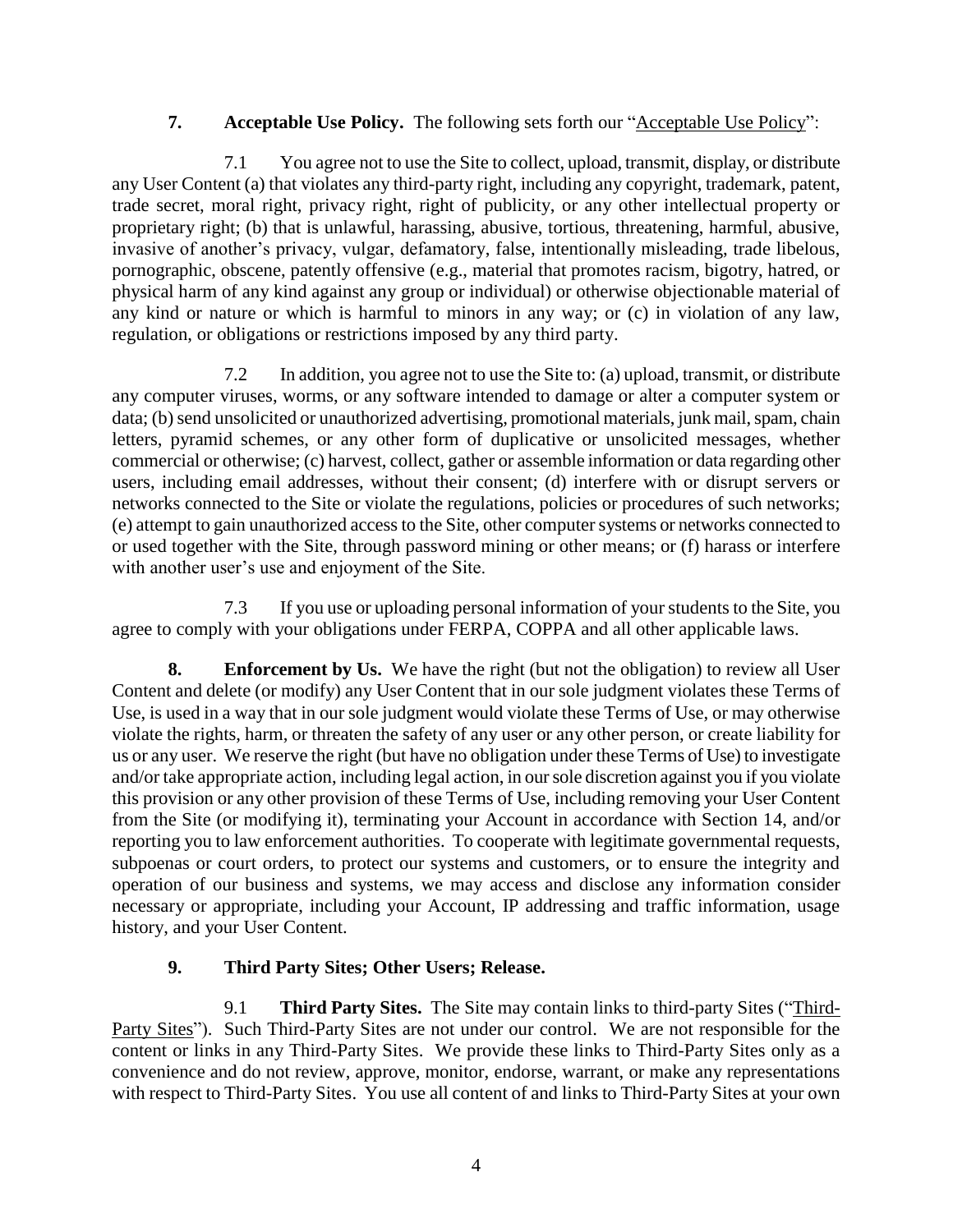risk. When you leave the Site, our terms and policies no longer govern. You should review the applicable terms and policies, including privacy and data gathering practices, of any Third-Party Sites, and should make whatever investigation you feel necessary or appropriate before proceeding with any transaction with any third party.

9.2 **Other Users.** Each Site user is solely responsible for any and all User Content that is posted by such user on the Site. Because we do not control User Content, you acknowledge and agree that we are not responsible for any User Content and we make no guarantees regarding the accuracy, currency, suitability, or quality of any User Content, and we assume no responsibility for any User Content. Your interactions with other Site users are solely between you and such user. You agree that we will not be responsible for any loss or damage incurred as the result of any such interactions. If there is a dispute between you and any Site user, we are under no obligation to become involved.

9.3 **Release.** You hereby release us, our affiliates, owners, subsidiaries, directors, officers, employees, agents and successors from claims, demands any and all losses, damages, rights, claims, and actions of any kind including personal injuries, death, and property damage, that is either directly or indirectly related to or arises from any interactions with or conduct of other Site users or Third-Party Sites. IF YOU ARE A CALIFORNIA RESIDENT, YOU HEREBY WAIVE CALIFORNIA CIVIL CODE SECTION 1542, WHICH STATES: "A GENERAL RELEASE DOES NOT EXTEND TO CLAIMS WHICH THE CREDITOR DOES NOT KNOW OR SUSPECT TO EXIST IN HIS FAVOR AT THE TIME OF EXECUTING THE RELEASE, WHICH, IF KNOWN BY HIM MUST HAVE MATERIALLY AFFECTED HIS SETTLEMENT WITH THE DEBTOR<sup>"</sup>

**10. Copyright Policy.** We respect the intellectual property of others and asks that users of our Services do the same. In connection with our Services, we have adopted and implemented a policy respecting copyright law that provides for the removal of any infringing materials and for the termination, in appropriate circumstances, of users of our online Services who are repeat infringers of intellectual property rights, including copyrights. If you believe that one of our users is, through the use of our Services, unlawfully infringing the copyright(s) in a work, and wish to have the allegedly infringing material removed, the following information in the form of a written notification (pursuant to 17 U.S.C. § 512(c)) must be provided to our designated Copyright Agent:

- your physical or electronic signature;
- $\bullet$  identification of the copyrighted work(s) that you claim to have been infringed;
- identification of the material on our Services that you claim is infringing and that you request us to remove;
- sufficient information to permit us to locate such material;
- your address, telephone number, and email address;
- a statement that you have a good faith belief that use of the objectionable material is not authorized by the copyright owner, its agent, or under the law; and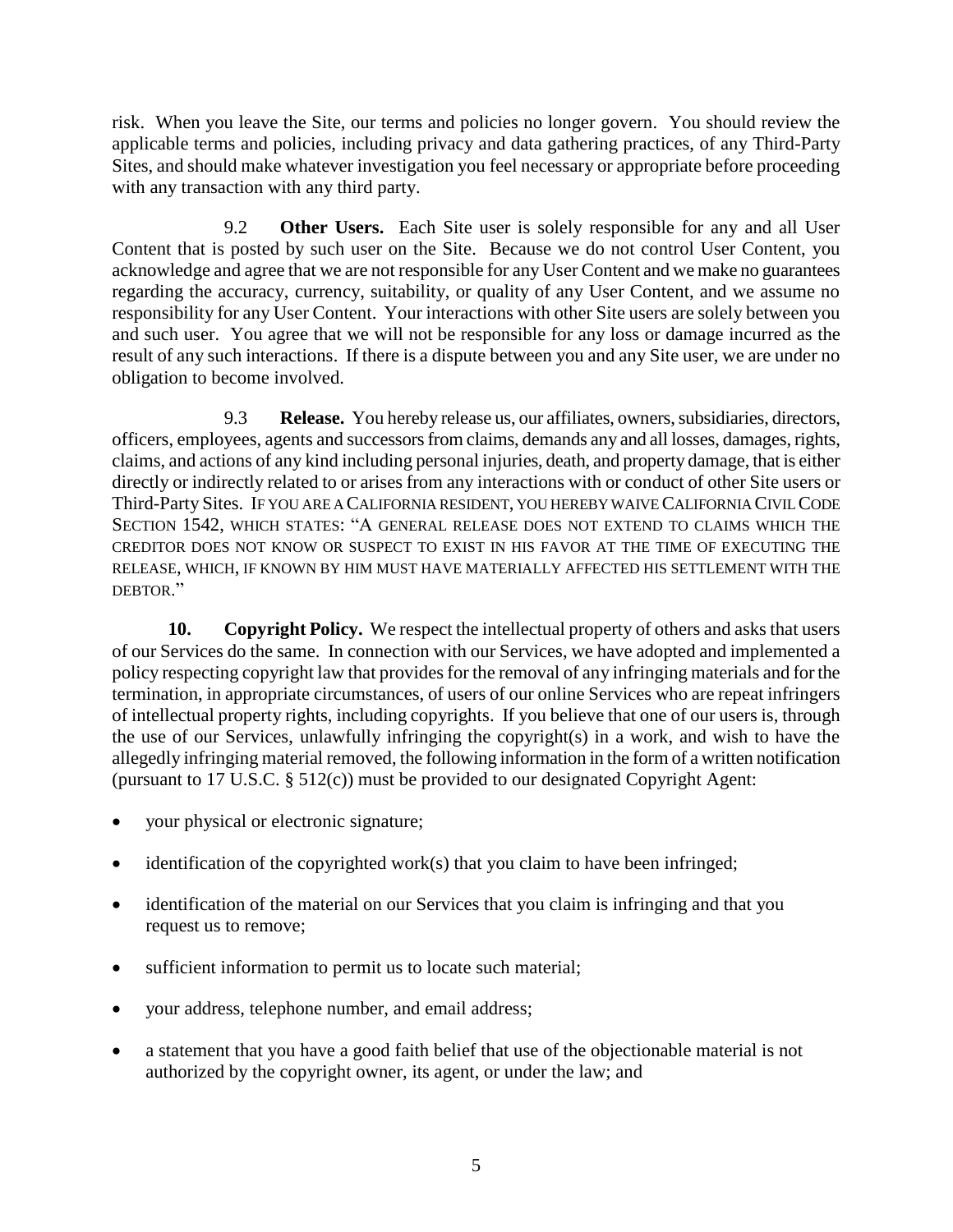a statement that the information in the notification is accurate, and under penalty of perjury, that you are either the owner of the copyright that has allegedly been infringed or that you are authorized to act on behalf of the copyright owner.

Please note that, pursuant to 17 U.S.C. § 512(f), any misrepresentation of material fact (falsities) in a written notification automatically subjects the complaining party to liability for any damages, costs and attorney's fees incurred by us in connection with the written notification and allegation of copyright infringement.

The designated Copyright Agent for NPO is:

1194 Ocean Avenue New London, CT 06320 USA Email: [Admin@NewPerspectivesOnline.net](mailto:admin@newperspectivesonline.net)

#### **11. Disclaimers.**

11.1 THE SITE (INCLUDING SITE CONTENT) AND ALL RELATED SERVICES ARE PROVIDED "AS-IS" AND AS AVAILABLE.WE EXPRESSLY DISCLAIM ANY WARRANTIES AND CONDITIONS OF ANY KIND, WHETHER EXPRESS OR IMPLIED, INCLUDING, BUT NOT LIMITED TO, THE WARRANTIES OF MERCHANTABILITY, FITNESS FOR A PARTICULAR PURPOSE, TITLE, QUIET ENJOYMENT, ACCURACY, AND NON-INFRINGEMENT.WE MAKE NO WARRANTY THAT THE SITE (OR ANY SITE CONTENT) OR SERVICES: (A) WILL MEET YOUR REQUIREMENTS; (B) WILL BE AVAILABLE ON AN UNINTERRUPTED, TIMELY, SECURE, OR ERROR-FREE BASIS; OR (C) WILL BE VIRUS FREE, ACCURATE, RELIABLE, COMPLETE, LEGAL, OR SAFE.WE MAKE NO WARRANTY REGARDING THE PRODUCTS AND SERVICES ASSOCIATED WITH THE SITE, INCLUDING ANY OTHER PRODUCTS AND SERVICES AVAILABLE THROUGH LINKS TO THIRD-PARTY SITES. SOME JURISDICTIONS DO NOT ALLOW THE EXCLUSION OF IMPLIED WARRANTIES, SO THE ABOVE EXCLUSION MAY NOT APPLY TO YOU.

11.2 WE ARE NOT RESPONSIBLE FOR ANY LOSS OR DAMAGE THAT YOU MAY SUFFER AS A RESULT OF YOU NOT USING THE SITE OR SERVICES CORRECTLY OR IF YOU FAIL TO COMPLY WITH THESE TERMS OF USE OR ANY OTHER INSTRUCTIONS GIVEN TO YOU BY US. ANY MATERIAL DOWNLOADED OR OTHERWISE OBTAINED THROUGH THE USE OF THE SITE IS DONE AT YOUR OWN DISCRETION AND RISK AND YOU WILL BE SOLELY RESPONSIBLE FOR ANY DAMAGE TO YOUR COMPUTER SYSTEM OR OTHER DEVICE OR LOSS OF DATA THAT RESULTS FROM THE DOWNLOAD OF ANY SUCH MATERIAL.

11.3 REGARDLESS OF ANY STATUTE OR LAW TO THE CONTRARY, ANY CLAIM OR CAUSE OF ACTION YOU MAY HAVE ARISING OUT OF, RELATING TO, OR CONNECTED WITH YOUR USE OF THE SITE OR SERVICES, MUST BE FILED WITHIN TWELVE (12) MONTHS OF THE DATE THE FACTS GIVING RISE TO THE SUIT WERE KNOWN OR SHOULD HAVE BEEN KNOWN BY YOU, OR FOREVER BE BARRED.

**12. Limitation on Liability.** IN NO EVENT SHALL WE BE LIABLE TO YOU OR ANY THIRD PARTY FOR ANY LOST PROFIT OR ANY INDIRECT, CONSEQUENTIAL, EXEMPLARY, INCIDENTAL, SPECIAL OR PUNITIVE DAMAGES ARISING FROM YOUR USE OF THE SITE (INCLUDING SITE CONTENT) OR THE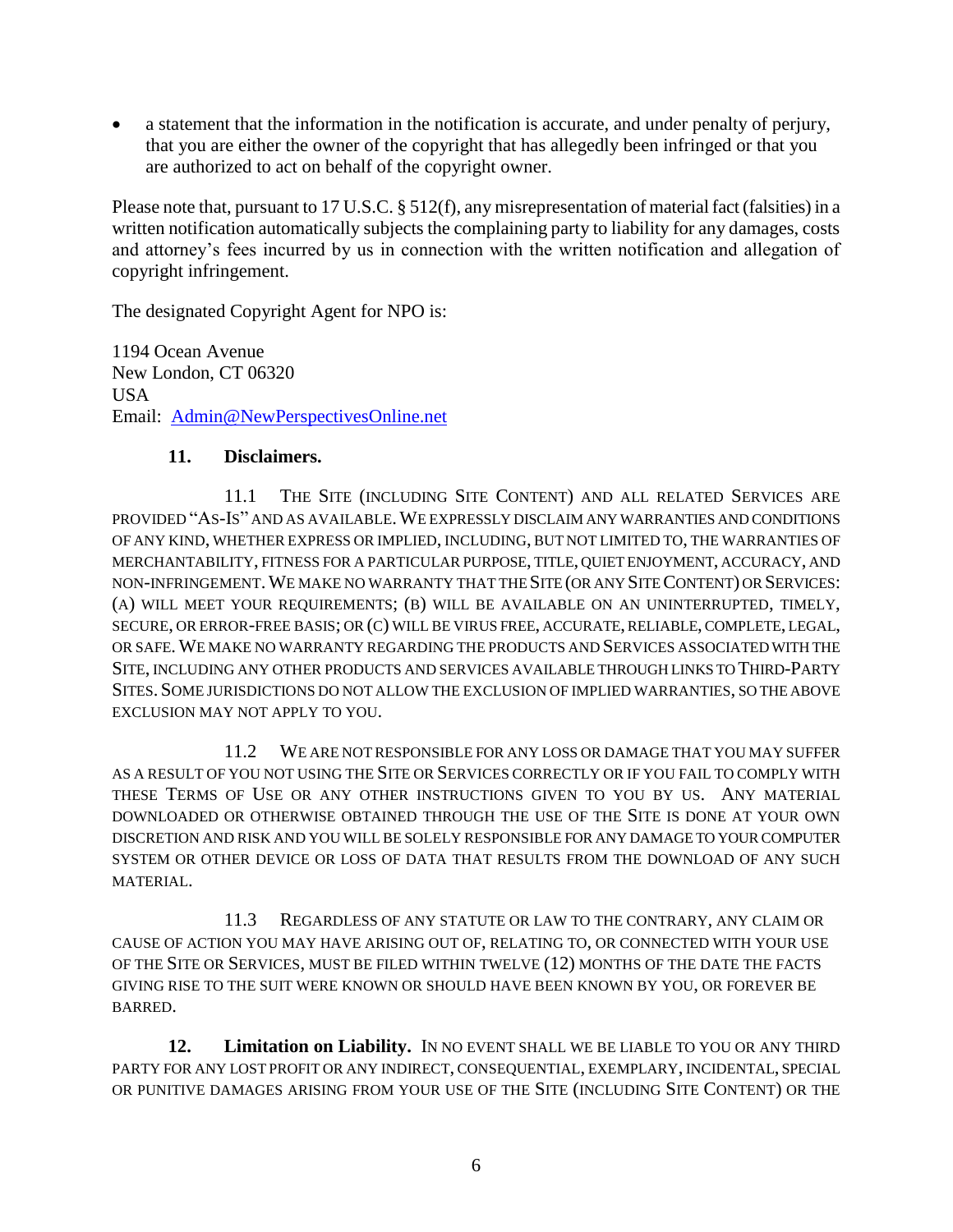SERVICES, EVEN IF WE HAVE BEEN ADVISED OF THE POSSIBILITY OF SUCH DAMAGES. ACCESS TO, AND USE OF, THE SITE (INCLUDING SITE CONTENT) AND SERVICES ARE AT YOUR OWN DISCRETION AND RISK, AND YOU WILL BE SOLELY RESPONSIBLE FOR ANY DAMAGE TO YOUR COMPUTER SYSTEM OR LOSS OF DATA RESULTING THEREFROM. NOTWITHSTANDING ANYTHING TO THE CONTRARY CONTAINED HEREIN, OUR LIABILITY TO YOU FOR ANY DAMAGES ARISING FROM OR RELATED TO THESE TERMS OF USE (FOR ANY CAUSE WHATSOEVER AND REGARDLESS OF THE FORM OF THE ACTION), WILL AT ALL TIMES BE LIMITED TO THE AMOUNT YOU HAVE ACTUALLY PAID TO US FOR USE OF THE SITE. SOME JURISDICTIONS DO NOT ALLOW THE LIMITATION OR EXCLUSION OF LIABILITY FOR INCIDENTAL OF CONSEQUENTIAL DAMAGES, SO THE ABOVE LIMITATION OR EXCLUSION MAY NOT APPLY TO YOU AND YOU MAY ALSO HAVE OTHER LEGAL RIGHTS THAT VARY FROM JURISDICTION TO JURISDICTION.

**13. Indemnification.** You agree to indemnify and hold NPO, its owners, parents, subsidiaries, affiliates, any related companies, its suppliers, licensors and partners, and the officers, directors, employees, agents and representatives of each of them harmless, including costs and attorneys' fees, from any claim or demand made by any third party due to or arising out of (a) your access, download of any content from, or use of the Site, (b) your User Content, or (c) your violation of these Terms of Use. We reserve the right, at your expense, to assume the exclusive defense and control of any matter for which you are required to indemnify us, and you agree to cooperate with our defense of these claims. You agree not to settle any matter without our prior written consent. We will use reasonable efforts to notify you of any such claim, action or proceeding upon becoming aware of it.

**14. Term and Termination.** Subject to this Section, these Terms of Use will remain in full force and effect beginning when you use the Site for the first time. We may (a) suspend your rights to use the Site (including your Account) or (b) terminate these Terms of Use, at any time for any reason at our sole discretion, including for any use of the Site in violation of these Terms of Use or if we believe you are younger than thirteen (13) years of age. Upon termination of these Terms of Use, your Account and right to access and use the Site will terminate immediately. You understand that any termination of your Account involves deletion of your User Content associated therewith from our live databases. We will not have any liability whatsoever to you for any termination of these Terms of Use, including for termination of your Account or deletion of your User Content. Even after these Terms of Use are terminated, the following provisions of these Terms of Use will remain in effect: Sections 1, 2, 4.2, 4.3, 4.4, and 5 through 15.

## **15. General.**

15.1 **Changes to Terms of Use.** These Terms of Use are subject to occasional revision, and if we make any substantial changes, we will notify you by sending you an email to the email address associated with your Account and/or by prominently posting notice of the changes on our Site. Any material changes to these Terms of Use will be effective upon the earlier of thirty (30) calendar days following our dispatch of an email notice to you (if applicable) or thirty (30) calendar days following our posting of notice of the changes on our Site. These changes will be effective immediately for new users of our Site. You are responsible for providing us with your most current email address. In the event that the last email address that you have provided us is not valid, or for any reason is not capable of delivering to you the notice described above, our dispatch of the email containing such notice will nonetheless constitute effective notice of the changes described in the notice. Continued use of our Site following notice of such changes shall indicate your